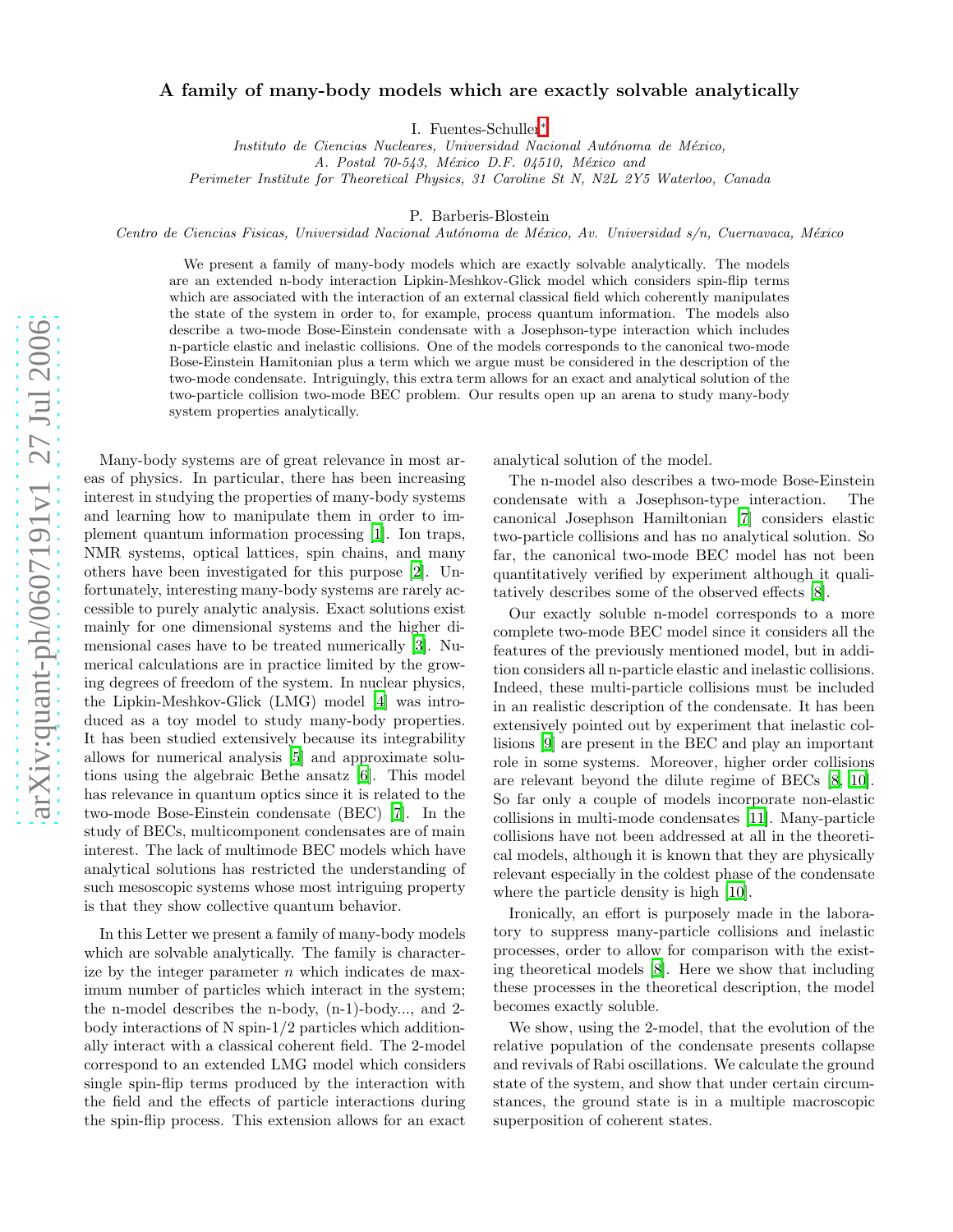The analytical solutions of this family of models will allow for a deeper understanding of many-body properties.

We introduce our models by considering the family of Hamiltonians  $H_0^n = \sum_{i=0}^n A_i J_z^i$  where  $J_z$  is some representation of the SU(2) angular momentum operator in the z direction and  $A_i$  are real constants. Since  $J_z|j,m\rangle = m|j,m\rangle$  with j and m integers or half integers with  $m = -j, -j + 1, \ldots, j - 1, j$ , the eigenstates of the Hamiltonian are  $|j, m\rangle$  with energy  $\mathcal{E}_m^n = \sum_{i=0}^n A_i m^i$ . By applying  $U = e^{i\phi J_z} e^{i\theta J_y}$  which is the most general rotation of  $J_z$  in the SU(2) algebra with angles  $\phi$  and  $\theta$  to  $H_0^n$  we construct the family of n-models,

$$
H^n = U^{\dagger} H_0^n U = \sum_{i=0}^n A_i (U^{\dagger} J_z U)^i.
$$
 (1)

<span id="page-1-0"></span>The exact and analytical solution of these Hamiltonians is of course simply  $U^{\dagger}|j,m\rangle$  with energy  $\mathcal{E}_m^n$ . The integer parameter  $n$  defines the n-model by considering up to  $n$ powers of  $J_z$  in the  $H_0^n$  Hamiltonian. In terms of  $J_{\pm}$  =  $J_x \pm iJ_y$ , the 2-model is

$$
H_2 = A_1(\cos \theta J_z + \sin \theta (e^{i\phi} J_+ + e^{-i\phi} J_-))
$$
  
+  $A_2(\cos^2 \theta J_z^2 + \sin^2 \theta (e^{2i\phi} J_+^2 + e^{-2i\phi} J_-^2)$   
+  $J_+ J_- + J_- J_+)$   
+  $\cos \theta \sin \theta (J_z (e^{i\phi} J_+ + e^{-i\phi} J_-) + h.c)).$  (2)

The Hamiltonian can be written in terms of two bosonic operators  $[a^{\dagger}, a] = [b^{\dagger}, b] = 1$  through the Schwinger representation which relates the bosonic opertaors to the angular momentum ones in the following way:  $J_z$  =  $a^{\dagger}a - b^{\dagger}b$ ,  $J_{+} = a^{\dagger}b$  and  $J_{-} = ab^{\dagger}$ . Note that the comutation relations of the SU(2) operators are indeed satisfied, and the total number operator  $N = n_a + n_b = a^{\dagger}a + b^{\dagger}b$ is related to the total angular momentum by  $J = N/2$ . Therefore, by choosing different representations of the  $SU(2)$  operators one can vary the total number of particles N. The 2-model in the two-mode representation is

<span id="page-1-1"></span>
$$
H_2 = A_0 + \delta\omega(a^{\dagger}a - b^{\dagger}b)
$$
(3)  
+  $\lambda(e^{i\phi}a^{\dagger}b + e^{-i\phi}ab^{\dagger}) + U a^{\dagger}b^{\dagger}ab$   
+  $\Lambda(e^{2i\phi}a^{\dagger}a^{\dagger}bb + h.c.)$   
+  $\mu((a^{\dagger}a^{\dagger}ab - b^{\dagger}a^{\dagger}ab)e^{i\phi} + h.c.),$ 

with  $A_0 = A_2(\cos^2 \theta N^2 + \sin^2 \theta N)$ ,  $\delta \omega = A_1 \cos \theta$ ,  $\mathcal{U} = A_2(1 - 3\cos^2\theta), \ \lambda = A_1\sin\theta, \ \mu = 2A_2\cos\theta\sin\theta$ and  $\Lambda = A_2 \sin^2 \theta$ . The states are related by  $|j, m\rangle =$  $|n_a = j + m \rangle \otimes |n_b = j - m \rangle$ . Note that the particles are indistinguishable and the model only accounts for how many of them are in a given state. We will devote the rest of this paper to point out the physical relevance of the family of Hamitonians given by Eq.[\(1\)](#page-1-0).

The n-model describes the n-body, (n-1)-body,..., and 2-body interactions of  $N = a^{\dagger}a + b^{\dagger}b$  spin-1/2 particles

(with  $n \leq N$ ) in the presence of a classical coherent field. We will first analyze the 2-model. The first term in Eq.[\(3\)](#page-1-1) describes the free energy of  $a^{\dagger}a$  spin-1/2 particles in the spin up state and  $b^{\dagger}b$  in the spin down state with frequency difference  $\delta \omega$ . The interaction between two spins has strength  $U$  and corresponds to a dispersive process in which spins exchange their state while total spin is conserved. Additionally, we consider the interaction with an external classical field that produces one spin to flip state with coupling constant  $\lambda$ . The classical field could be an effective field due to the presence of another system, other degrees of freedom of the system or, more interesting, to an external experimenter manipulating the state of the system using a laser. This last situation would be necessary for manipulation quantum information in the system.

Due to the interaction of the field with the system, there is also a probability, parameterized by  $\mu$ , of having two spins flip their state. Since the Hamiltonian has a second order character, i.e. it considerers products of two and four creation and annihilation operators, one must consistently consider all possible second order physical processes. Thus, we include the two-particle spin-flip term  $(\Lambda)$  and the term that describes a single dispersive process  $(\mu)$  taking place due to particle interaction while the laser produces a single spin to flip.

Consider an experimenter using a laser to change the state of a single spin. In an idealized situation the laser acts only on one spin and no interaction between spins is present. But in a realistic situation the field cannot be directed only to one spin and there is a probability that two spins change their state. One must also consider the possibility having a single dispersive process while the laser acts on a single spin due to spin interactions. Therefore the terms corresponding to  $\mu$  and  $\Lambda$  model a more realistic situation. It is remarkable that considering these extra terms allows for an analytical solution of the system.

Now we can analyze what the n-model describes: all possible n-body, (n-1)-body,...,and 2-body interactions with  $n \leq N$ . Thus, Eq. [\(1\)](#page-1-0) describes the possibility of n spin-1/2 particles exchanging their state in such way that the total spin is conserved and considers a laser which causes  $m \leq n$  particles to flip state and all the possible dispersion terms accompanying this process.

If no classical field is applied, the model simply consists of N spin-1/2 particles which interact in such way that the total spin is always conserved. The spin is conserved because no energy is provided to the system.

Surprisingly, ignoring the single spin-flip term  $(\lambda)$  and the term with a spin-flip plus single dispersion  $(\mu)$ , the 2model corresponds to the LMG model of nuclear physics. The LMG model was constructed using products of two and four creation and annihilation operators with the purpose of creating a simple model for testing manybody properties. It has so far no physical realization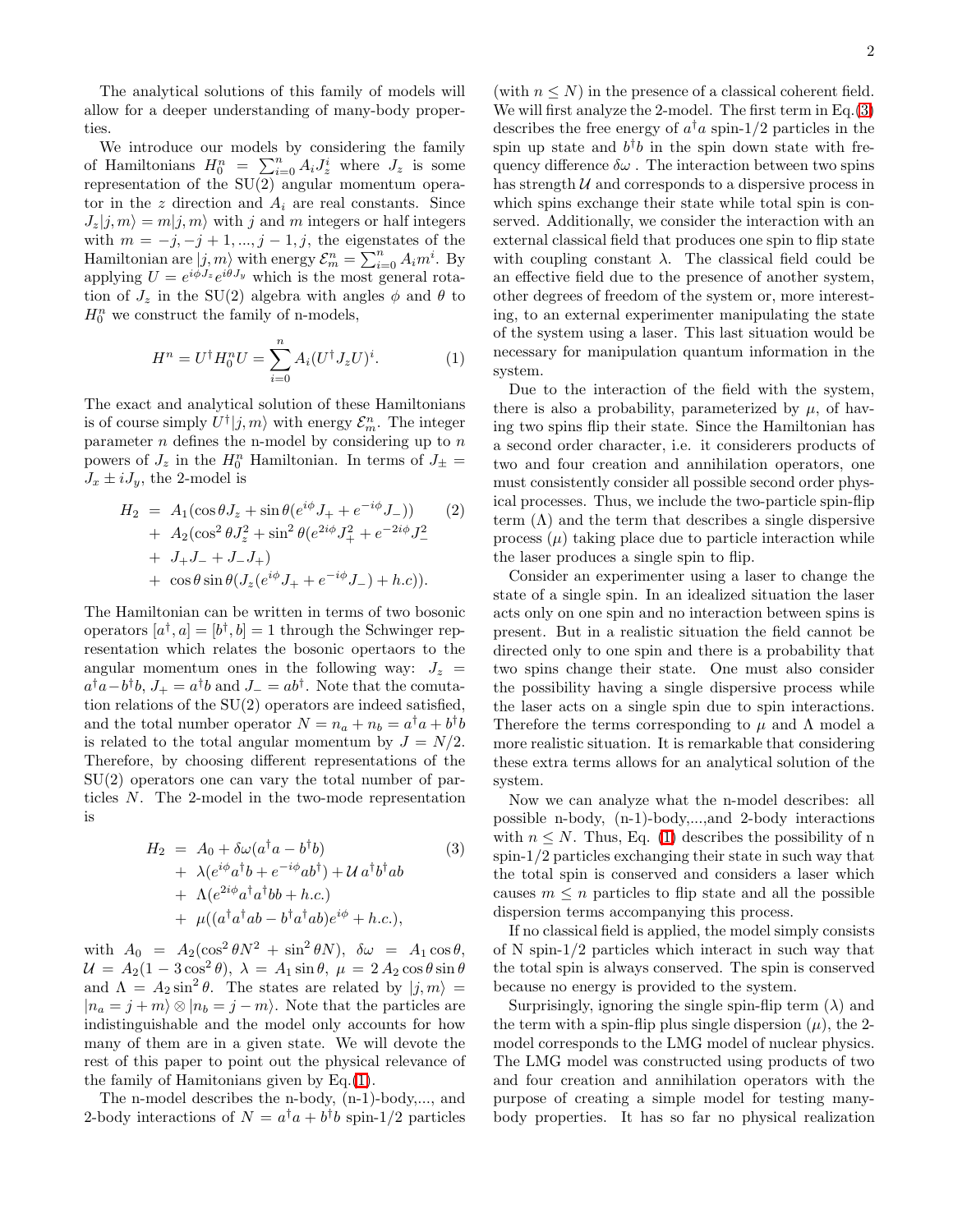and it does not admit an exact analytical solution. Here we showed that considering an extension to the model, by considering consistently all possible products of two and four creation and annihilation operators, an exact solution is found. Our extension also provides the model with a consistent physical picture.

Now lets focus on a closely related problem which does have a physical realization. The family of Hamiltonians Eq.[\(1\)](#page-1-0) is also of interest in BEC since it describes a twomode BEC. Two mode BECs where first produced in JILA[\[12](#page-4-4)] and MIT[\[13\]](#page-4-5). The modes  $a^{\dagger}$ , a and  $b^{\dagger}$ , b correspond to atoms in two different hyperfine levels trapped by a magnetic potential with frequency difference  $\delta\omega$ . The Hamiltonian considers the interaction with an external laser to induce a Josephson-like coupling between the two modes with coupling constant  $\lambda$  and phase  $\phi$ [\[14\]](#page-4-6). This term corresponds to the annihilation of one particle in one mode and the creation of one particle in the other mode via the absorption or emission of a laser photon. The terms with four bosonic operators describe two-particle elastic and spin-exchange inelastic collisions. The elastic collisions have interaction strength  $U$ . The inelastic collisions have interaction strength  $\mu$  when two particles of the same specie collide and one of them is transformed into the other via emission or absorption of a photon and interaction strength  $\Lambda$  when the collision transforms two particles of one type into the other.

Note that by fixing  $\delta\omega$ ,  $\lambda$  and U the inelastic collision constants,  $\Lambda$  and  $\mu$ , are determined. This is because in our model, the inelastic collisions are produced by the effect of the laser on colliding particles. When the laser is applied to the condensate to induce transitions between the hyperfine levels, there is a probability of having a collision between two atoms and a laser photon. Since the laser is considered to be a classical field, this interaction gives rise to the two-particle inelastic collision terms. This physical relationship is mathematically expressed by the relationship between the coefficients. In our model the rate of elastic to inelastic collisions is given by

$$
\frac{\mu + \Lambda}{\mathcal{U}} = \frac{\lambda}{2} \left( \frac{\lambda + 2\delta\omega}{A_1^2 - 3\delta\omega^2} \right).
$$
 (4)

<span id="page-2-0"></span>Ignoring the inelastic terms in Eq. $(3)$ , we find that our model coincides with the canonical Josephson Hamiltonian [\[7\]](#page-3-7) when the rate of collisions of same species is equal. The assumption of equal collision rates for the same specie is also made in [\[7\]](#page-3-7) order to find approximate and numerical solutions. Our model has the same number of free parameters as the canonical two-mode Hamiltonian. The only difference is that Hamiltonian in Eq.[\(3\)](#page-1-1) includes inelastic collisions, which are usually present in real BECs [\[9](#page-4-1)]. In magnetic traps, inelastic collisions are commonly suppressed to a large extent because they give rise to atom losses. Spin exchange is the dominant loss mechanism in two-mode condensates [\[15\]](#page-4-7). But in optical traps the particle loss due to spin exchange is negligible and there it is no longer necessary to suppress the process [\[15\]](#page-4-7). Including the correct rate of inelastic collisions in the Hamiltonian allows for an analytical solution which is simply  $U^{\dagger}|N,m\rangle$ . Note that  $U$  in the Schwinger representation is the two-mode displacement operator  $U = e^{\xi a^{\dagger}b + \xi^* a b^{\dagger}}$  where  $\xi = \theta e^{i\phi}$ . In [\[17\]](#page-4-8) an author of this paper and collaborators proposed the Hamiltonian  $H_2$  to generate Berry phases in BECs but it was not understood then that this could indeed correspond to a solution of the two-mode BEC.

We would like to emphasize that if for a specific physical system, the relation in Eq.[\(4\)](#page-2-0) between the rates of inelastic to elastic collisions does not hold or cannot be arranged by external manipulation, an analytical solution cannot be found using our method for such a condensate. Fortunately, in the laboratory the rate of elastic and inelastic collisions can be manipulated by applying a magnetic potential [\[16\]](#page-4-9) and it is possible to meet the experimental values for the production ratios of those terms in a two-mode BEC.

Let us now focus our attention on the 3-model Hamitonian  $H_3$ . This Hamitonian corresponds to all possible three-particle and two-particle interactions including elastic and inelastic collisions between the same and different specie. The n-model in Eq.[\(1\)](#page-1-0) describes a twomode BEC where n-body, (n-1)-body,...,and 2-body interactions are considered. In the two-mode BEC nparticle collision terms are in principle present specially when the particle density is high.

The canonical two-mode model [\[7](#page-3-7)] considers only twoparticle elastic collisions and has no exact analytical solution. Commonly, the Bethe anzatz is used to find the ground and first excited state solution, or numerical work is needed. The model introduced here is more realistic, complete and has an exact analytical solution. It is possible to analyze the whole spectrum and one need not restrict the attention only to the ground state.

Due to the simplicity of our solution the ground state  $U^{\dagger}|N,m_0\rangle$  of  $H_2$  is trivially found by minimizing the energy  $E_m^2 = A_1 m + A_2 m^2$  with respect to m. For  $A_2 > 0$ ,  $m_0$  is the nearest integer to  $-A_1/(2A_2)$  or  $m_0 = -A_1N/|A_1|$  when  $|-A_1/(2A_2)| > N$ . For  $A_2 < 0$ , the minimum corresponds to  $m_0 = N$  if  $A_1 < 0$  or  $m_0 = -N$  otherwise. The canonical two-mode BEC predicts that the ground state of the condensate is, under certain conditions, a macroscopic superposition of two coherent states [\[7\]](#page-3-7). In Fig. [1](#page-3-8) we plot the relative population distribution for different ground states of the second order of our model and find that macroscopic superpositions can involve several coherent states for  $m_0 \leq 1000$ as shown Fig.  $1(c)$  and Fig.  $1(d)$ . This difference must be due to inelastic collisions.

The evolution of the relative population  $J_z$  for a given initial state  $|\psi(t = 0)\rangle = \sum_{m=-N}^{N} C_m U^{\dagger} |N, m\rangle$ , with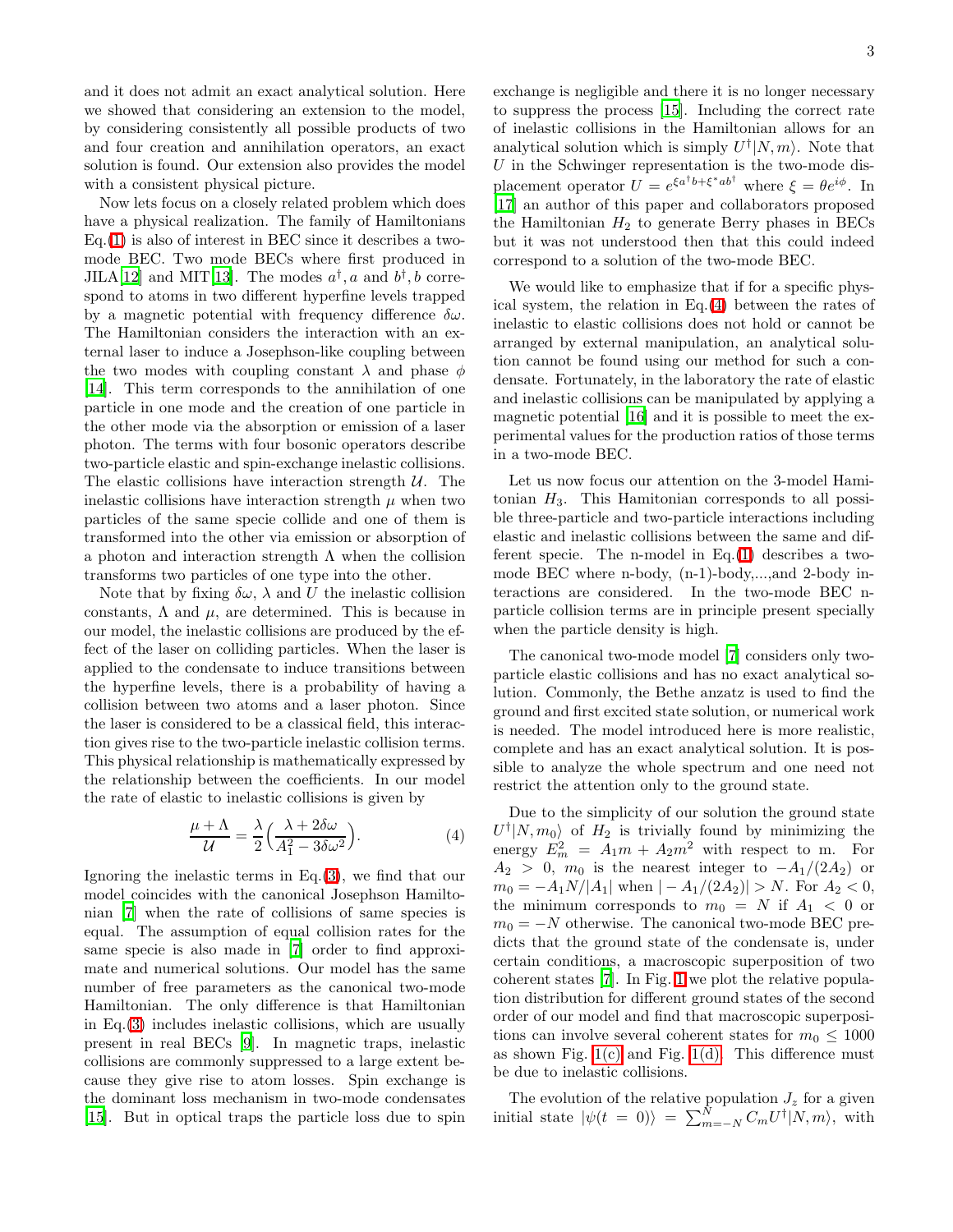<span id="page-3-9"></span>

<span id="page-3-10"></span><span id="page-3-8"></span>FIG. 1: Ground state relative population distribution for 2001 atoms. Different  $m_0$  correspond to different intensities of the laser. Quantum superposition appears when  $m_0 < 1000$ .

coefficients  $C_m$ , is given by

$$
\langle j_z \rangle = -\sin\theta \sum_{-N+1}^{N} C_m C_{m-1} L_m \tag{5}
$$

$$
L_m = \cos(\phi + (E_{m-1} - E_m)t)(N(N + 1) - m(m - 1))
$$

The expectation value of  $J_y$  which describes the evolution of the relative phase of the condensates is equal to  $J_z$  plus a phase shift of  $\pi/2$ . In Fig. [2](#page-3-11) we plot the evolution of the relative population for the initial state  $|N, N\rangle$  where the condensate consists of a single specie. The system presents Rabi-type oscillations with collapse and revivals. We are currently studying the effects of higher-order collisions in the oscillations. Interesting generalizations of our



<span id="page-3-11"></span>FIG. 2: Evolution of  $\langle j_z \rangle$ . The initial condition is  $|\psi(0)\rangle =$  $|N = 100, m = 100$ .  $A_1 = 1, A_2 = 0.01, \theta = 3/2$ .

family of models which are currently under study include a family of Hamiltonians with squeezing terms and models replacing the  $SU(2)$  for  $SU(3)$  algebra. The first generalization is preformed by applying a two-mode squeezing operator  $S(\alpha) = e^{\alpha a^{\dagger} b^{\dagger} - \alpha^* a b}$  to the Hamiltonian  $H_0^n$ which then has solution  $S^{\dagger}(\alpha)U^{\dagger}(\theta,\phi)|j,m\rangle$ . The SU(3) model is found by applying the most general rotation in the  $SU(3)$  algebra to a polynomial in the  $SU(3)$  diagonal generators. The bosonic representation of the SU(3) model describes a three mode (or spin-1) BEC. In principle the model can be extended to the  $SU(n)$  algebra corresponding to spin-J condensates. A general method of finding models with exact analytical solution can be extrapolated from our model. For a given algebra find the diagonal generators, construct a polynomial in them and apply the most general rotation of the operators in the algebra to generate a new Hamiltonian.

The understanding of many-body systems in dimensions higher than 1 has been limited by the lack of any realistic models with analytical solutions. The model we have introduced here allows for the first time an analytical study of the n-body interactions of N spin-1/2 particles in the presence of a classical coherent field and of a two-mode BEC with n-body elastic and inelastic collisions. The model extends the Lipkin-Meshkov-Glick model of nuclear physics and the canonical two-mode BEC models. The clear advantages of our model over these models include the possibility to study higher order interactions. Currently we study inelastic and manybody interactions in BECs and their effects in the phase transitions and entanglement properties of the system. We consider that the family of models that we have introduced opens an arena to study higher-dimensional manybody systems analytically.

We would like to thank O. Castaños, J. Hirsh, O. Jimenez, J. Rogel-Salazar and P. Hess for interesting discussions.

<sup>∗</sup> Published before under maiden name Fuentes-Guridi

-

- <span id="page-3-1"></span><span id="page-3-0"></span>[1] M. Nielsen and I. Chuang, Quantum Computation and Quantum Information, Cambridge University Press, 2000.
- <span id="page-3-2"></span>[2] Special issue on experimental proposals for quantum computation, Fortschr. Phys. 48, No. 911 (2000).
- <span id="page-3-3"></span>[3] S. Sachdev, Quantum Phase Transitions, Cambridge Univ. Press (1999); C. J. Thompson in Phase transitions and critical phenomena, C. Domb and M. S. Green eds. (Academic Press, London 1972).
- <span id="page-3-4"></span>[4] H. J. Lipkin, N. Meshkov, and A. J. Glick, Nucl. Phys. 62, 188 (1965).
- <span id="page-3-5"></span>[5] J. Dukelsky, S. Pittel, and G. Sierra, Rev. Mod. Phys. 76, 643 (2004).
- <span id="page-3-6"></span>[6] F. Pan and J. P. Draayer, Phys. Lett. B 451, 1 (1999); J. Links, H.-Q. Zhou, R. H. McKenzie, and M. D. Gould, J. Phys. A 36, R63 (2003).
- <span id="page-3-7"></span>[7] G. J. Milburn, J. Corney, E. M. Wright, and D. F. Walls,